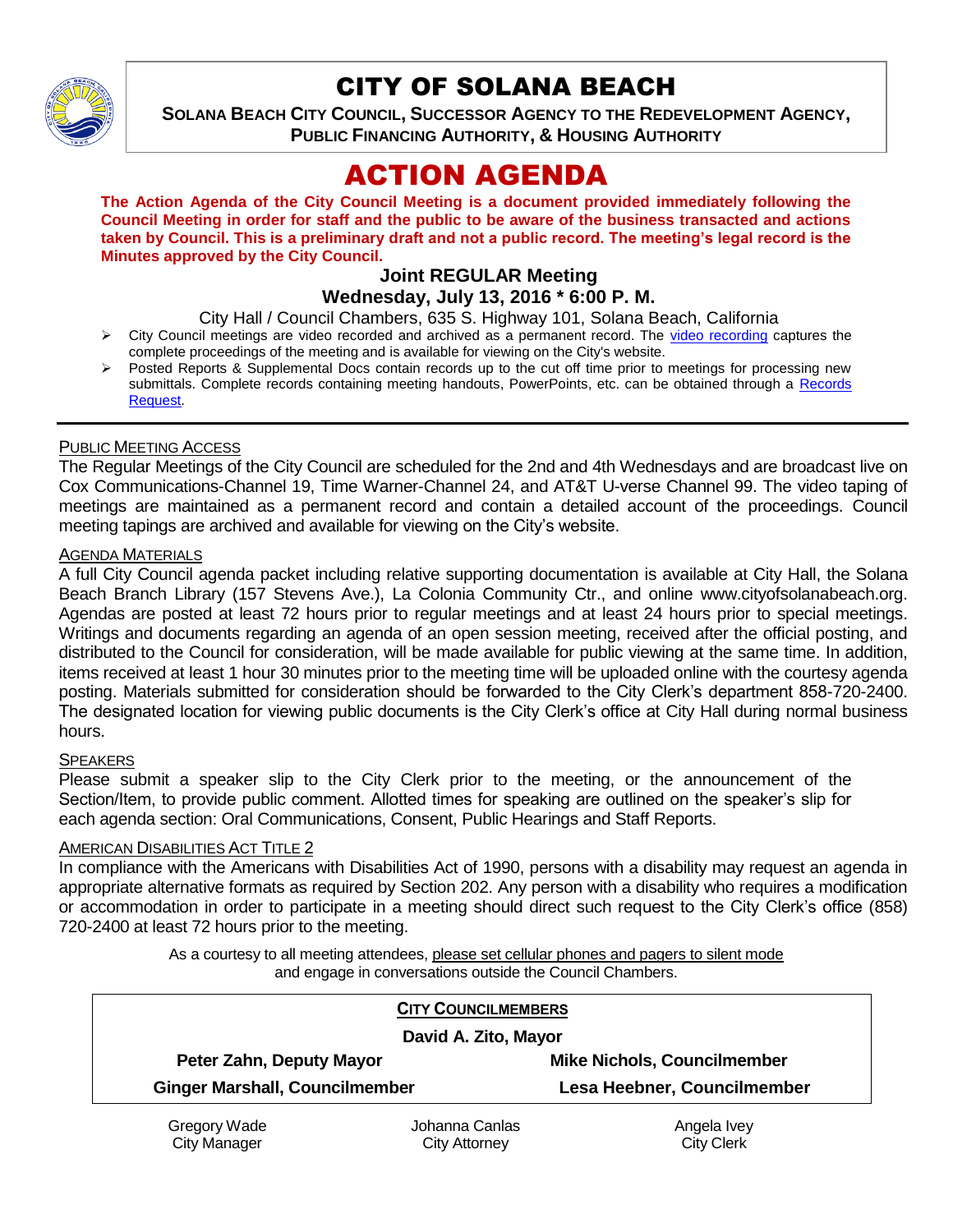#### SPEAKERS:

Please submit your speaker slip to the City Clerk prior to the meeting or the announcement of the Item. Allotted times for speaking are outlined on the speaker's slip for Oral Communications, Consent, Public Hearings and Staff Reports.

#### READING OF ORDINANCES AND RESOLUTIONS:

Pursuant to Solana Beach Municipal Code Section 2.04.460, at the time of introduction or adoption of an ordinance or adoption of a resolution, the same shall not be read in full unless after the reading of the title, further reading is requested by a member of the Council. If any Councilmember so requests, the ordinance or resolution shall be read in full. In the absence of such a request, this section shall constitute a waiver by the council of such reading.

# **CALL TO ORDER AND ROLL CALL:**

#### **CLOSED SESSION REPORT:** (when applicable)

#### **FLAG SALUTE:**

#### **APPROVAL OF AGENDA: COUNCIL ACTION: Approved 4/1 (Noes:Zahn)**

#### **PROCLAMATIONS/CERTIFICATES: None**

*Ceremonial - None at the posting of this agenda*

#### **PRESENTATIONS: None**

Ceremonial items that do not contain in-depth discussion and no action/direction.

#### **ORAL COMMUNICATIONS:**

This portion of the agenda provides an opportunity for members of the public to address the City Council on items relating to City business and not appearing on today's agenda by submitting a speaker slip (located on the back table) to the City Clerk. Comments relating to items on this evening's agenda are taken at the time the items are heard. Pursuant to the Brown Act, no action shall be taken by the City Council on public comment items. Council may refer items to the City Manager for placement on a future agenda. The maximum time allotted for each presentation is THREE MINUTES (SBMC 2.04.190). Please be aware of the timer light on the Council Dais.

#### **COUNCIL COMMUNITY ANNOUNCEMENTS / COMMENTARY:**

*An opportunity for City Council to make brief announcements or report on their activities. These items are not agendized for official City business with no action or substantive discussion.*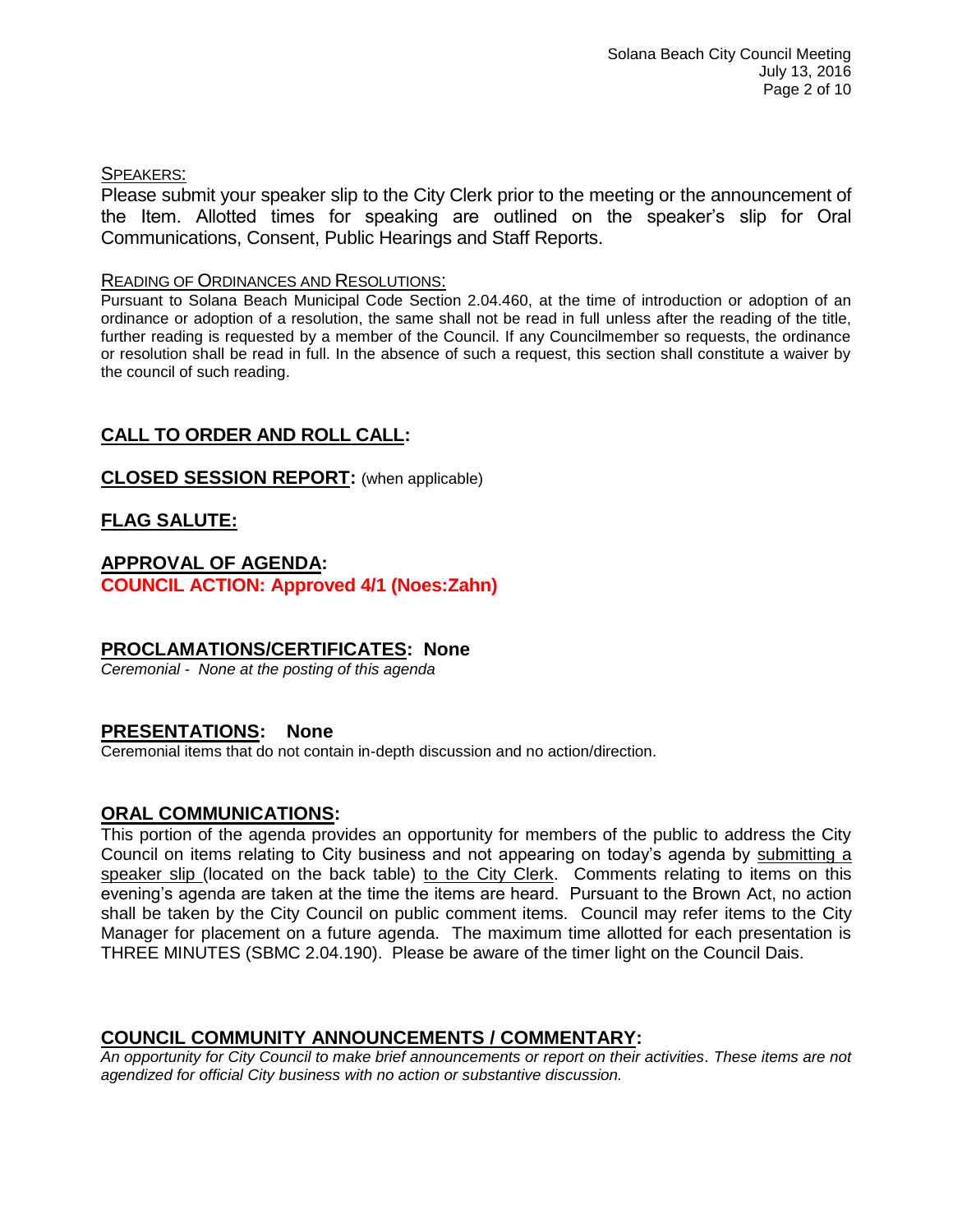# **A. CONSENT CALENDAR:** (Action Items) (A.1. - A.10.)

Items listed on the Consent Calendar are to be acted in a single action of the City Council unless pulled for discussion. Any member of the public may address the City Council on an item of concern by submitting to the City Clerk a speaker slip (located on the back table) before the Consent Calendar is addressed. Those items removed from the Consent Calendar by a member of the Council will be trailed to the end of the agenda, while Consent Calendar items removed by the public will be discussed immediately after approval of the Consent Calendar.

# **A.1. Minutes of the City Council.**

Recommendation: That the City Council

1. Approve the Minutes of the City Council Meetings held June 8, 2016.

See Approved Minutes [http://www.ci.solana-beach.ca.us/index.asp?SEC=F0F1200D-21C6-4A88-8AE1-](http://www.ci.solana-beach.ca.us/index.asp?SEC=F0F1200D-21C6-4A88-8AE1-0BC07C1A81A7&Type=B_BASIC) [0BC07C1A81A7&Type=B\\_BASIC](http://www.ci.solana-beach.ca.us/index.asp?SEC=F0F1200D-21C6-4A88-8AE1-0BC07C1A81A7&Type=B_BASIC)

*Posted Reports & Supplemental Docs contain records up to the cut off time, prior to the start of the meeting, for processing new submittals. The final official record containing handouts, PowerPoints, etc. can be obtained through a Records Request to the City Clerk's Office.* **COUNCIL ACTION: Approved 5/0**

#### **A.2. Register Of Demands.** (File 0300-30)

Recommendation: That the City Council

#### 1. Ratify the list of demands for June 4, 2016 through June 24, 2016.

#### [Item A.2. Report \(click here\)](https://solanabeach.govoffice3.com/vertical/Sites/%7B840804C2-F869-4904-9AE3-720581350CE7%7D/uploads/Item_A.2._Report_(click_here)_07-13-16.PDF)

*Posted Reports & Supplemental Docs contain records up to the cut off time, prior to the start of the meeting, for processing new submittals. The final official record containing handouts, PowerPoints, etc. can be obtained through a Records Request to the City Clerk's Office.* **COUNCIL ACTION: Approved 5/0**

#### **A.3. 2016 Street Maintenance & Repair Project.** (File 0820-35)

Recommendation: That the City Council

#### 1. Adopt **Resolution 2016-096**:

- a. Awarding a construction contract for the 2016 Street Maintenance & Repair Project, Bid 2016-05, in the amount of \$353,750, to ATP General Engineering Contractors.
- b. Approving an amount of \$88,000 for construction contingency.
- c. Authorizing the City Manager to execute the construction contract on behalf of the City.
- d. Authorizing the City Manager to approve cumulative change orders up to the construction contingency amount.

#### [Item A.3. Report \(click here\)](https://solanabeach.govoffice3.com/vertical/Sites/%7B840804C2-F869-4904-9AE3-720581350CE7%7D/uploads/Item_A.3._Report_(click_here)_07-13-16.PDF)

*Posted Reports & Supplemental Docs contain records up to the cut off time, prior to the start of the meeting, for processing new submittals. The final official record containing handouts, PowerPoints, etc. can be obtained through a Records Request to the City Clerk's Office.*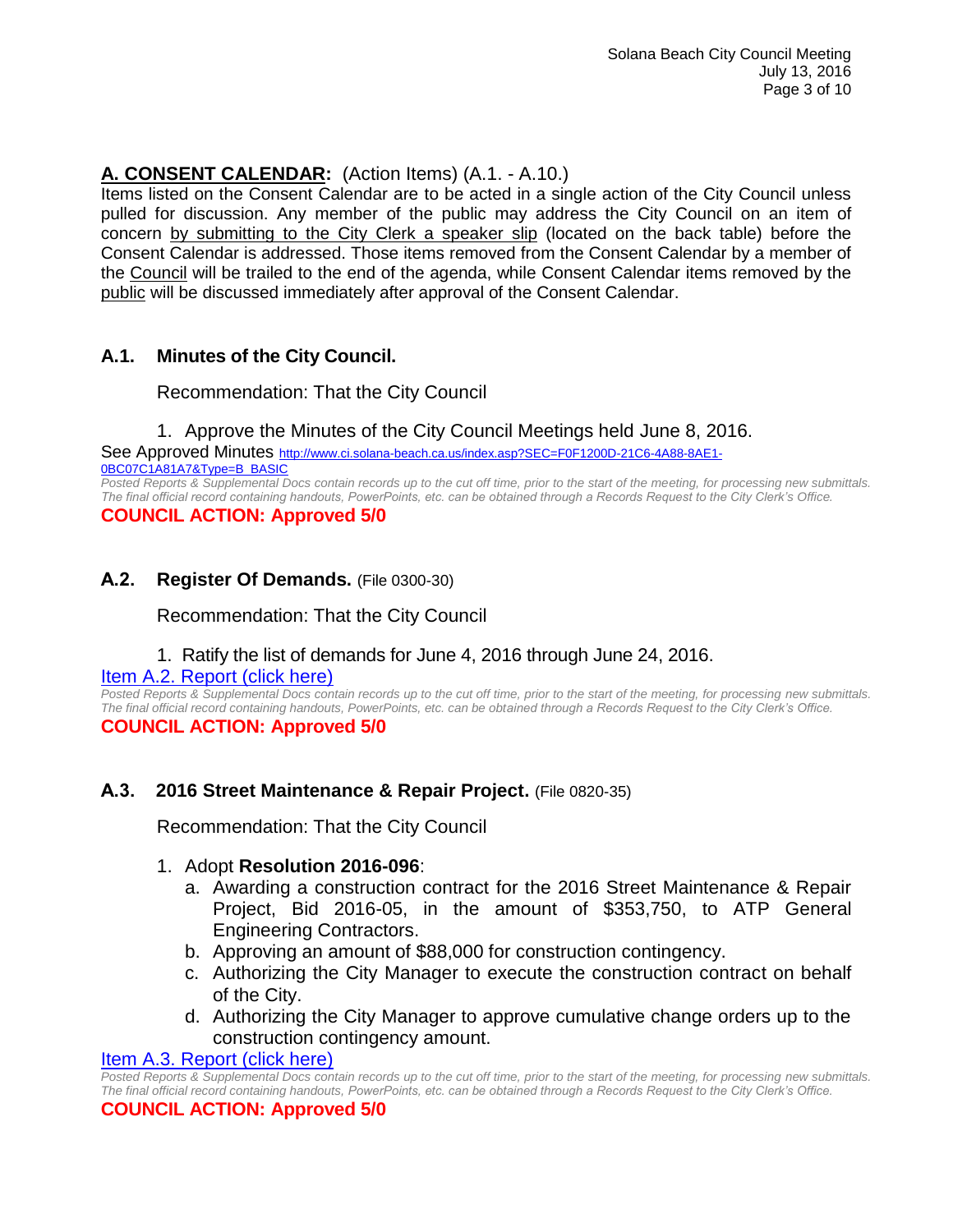#### **A.4. Citywide Traffic Speed Survey.** (File 0860-45)

Recommendation: That the City Council

1. Adopt **Resolution 2016-097** authorizing the City Manager to execute a Professional Services Agreement with Linscott, Law and Greenspan Engineers, in the amount of \$24,355, to conduct a citywide traffic speed survey.

[Item A.4. Report \(click here\)](https://solanabeach.govoffice3.com/vertical/Sites/%7B840804C2-F869-4904-9AE3-720581350CE7%7D/uploads/Item_A.4._Report_(click_here)_07-13-16.PDF)

*Posted Reports & Supplemental Docs contain records up to the cut off time, prior to the start of the meeting, for processing new submittals. The final official record containing handouts, PowerPoints, etc. can be obtained through a Records Request to the City Clerk's Office.* **COUNCIL ACTION: Approved 5/0**

#### **A.5. City Clerk's Office Area Expansion.** (File 0710-30)

Recommendation: That the City Council

#### 1. Adopt **Resolution 2016-091**:

- a. Authorizing the City Manager to accept as complete the City Clerk's Office Area Expansion, Bid No. 2015-07, constructed by Evergreen Construction and Consulting, Inc., dba EvergreenCali.
- b. Authorizing the City Clerk to file a Notice of Completion.

#### Item A.5. [Report \(click here\)](https://solanabeach.govoffice3.com/vertical/Sites/%7B840804C2-F869-4904-9AE3-720581350CE7%7D/uploads/Item_A.5._Report_(click_here)_07-13-16.PDF)

*Posted Reports & Supplemental Docs contain records up to the cut off time, prior to the start of the meeting, for processing new submittals. The final official record containing handouts, PowerPoints, etc. can be obtained through a Records Request to the City Clerk's Office.* **COUNCIL ACTION: Approved 5/0**

#### **A.6. Veterans' Honor Courtyard at La Colonia Park.** (File 0160-18)

Recommendation: That the City Council

- 1. Adopt **Resolution 2016-092**:
	- a. Authorizing the City Manager to accept as complete the Veterans' Honor Courtyard at La Colonia Park, Bid No. 2015-06, constructed by Conan Construction, Inc.
	- b. Authorizing the City Clerk to file a Notice of Completion.

#### [Item A.6. Report \(click here\)](https://solanabeach.govoffice3.com/vertical/Sites/%7B840804C2-F869-4904-9AE3-720581350CE7%7D/uploads/Item_A.6._Report_(click_here)_07-13-16.PDF)

*Posted Reports & Supplemental Docs contain records up to the cut off time, prior to the start of the meeting, for processing new submittals. The final official record containing handouts, PowerPoints, etc. can be obtained through a Records Request to the City Clerk's Office.* **COUNCIL ACTION: Approved 5/0**

#### **A.7. Salary and Compensation Plans Fiscal Year 2016-17.** (File 0520-10)

Recommendation: That the City Council

1. Adopt **Resolution 2016-089** approving FY 2016-17 Salary and Compensation Plans for Executive Management, Mid-Management, Confidential, Marine Safety, Miscellaneous and Part-Time/Seasonal Temporary employees.

[Item A.7. Report \(click here\)](https://solanabeach.govoffice3.com/vertical/Sites/%7B840804C2-F869-4904-9AE3-720581350CE7%7D/uploads/Item_A.7._Report_(click_here)_07-13-16.PDF)

*Posted Reports & Supplemental Docs contain records up to the cut off time, prior to the start of the meeting, for processing new submittals. The final official record containing handouts, PowerPoints, etc. can be obtained through a Records Request to the City Clerk's Office.* **COUNCIL ACTION: Approved 5/0**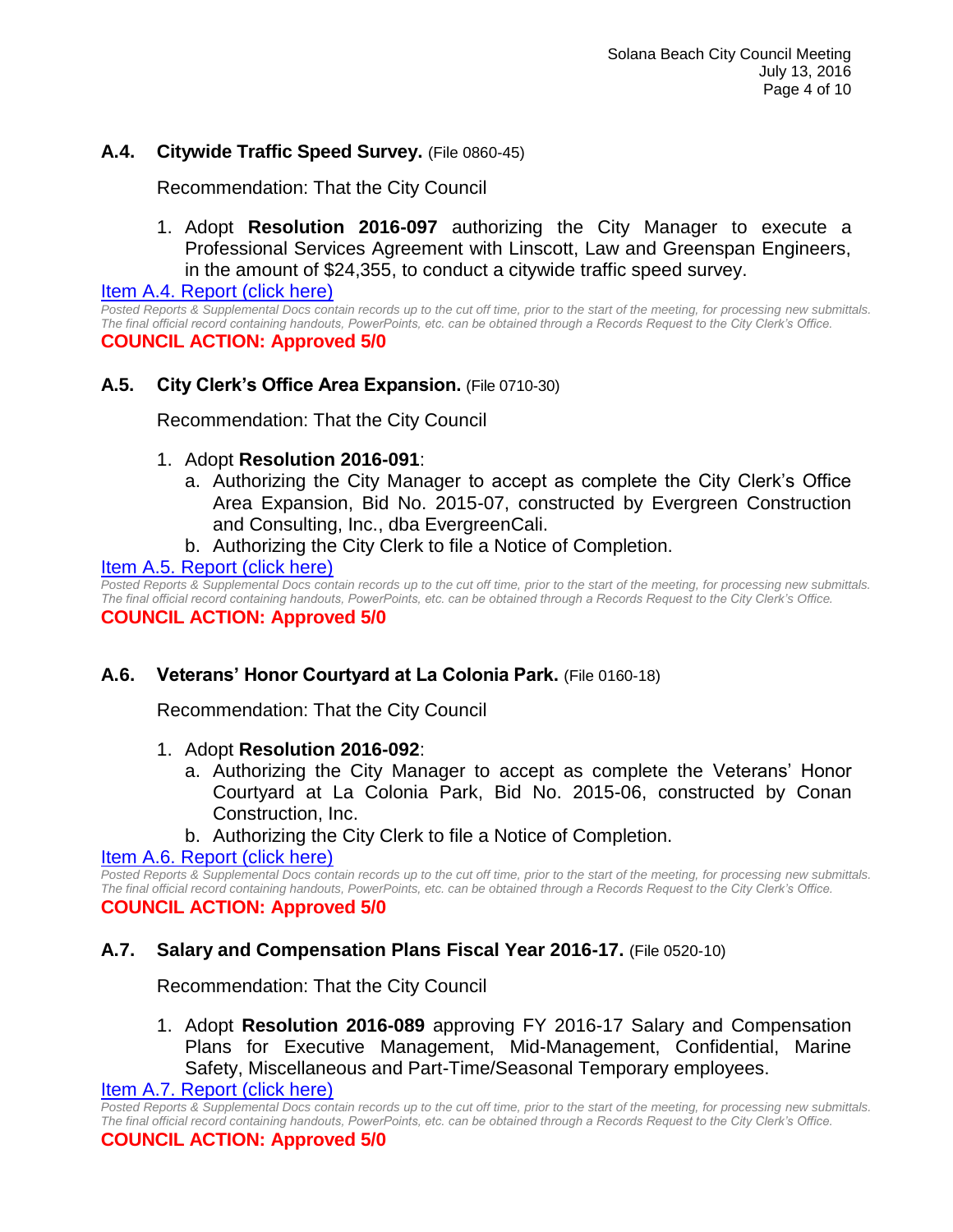#### **A.8. California Public Employees Retirement System's.** (File 0520-50)

Recommendation: That the City Council

1. Adopt **Resolution 2016-090** approving the City's intention to amend its CalPERS contract in order to implement California Public Employees Retirement System's Government Code Section 20516 (Employees Sharing Additional Cost) for Miscellaneous, Marine Safety and Non-Represented employee groups.

[Item A.8. Report \(click here\)](https://solanabeach.govoffice3.com/vertical/Sites/%7B840804C2-F869-4904-9AE3-720581350CE7%7D/uploads/Item_A.8._Report_(click_here)_07-13-16.PDF)

*Posted Reports & Supplemental Docs contain records up to the cut off time, prior to the start of the meeting, for processing new submittals. The final official record containing handouts, PowerPoints, etc. can be obtained through a Records Request to the City Clerk's Office.* **COUNCIL ACTION: Approved 5/0**

#### **A.9. Audio Visual and Photography Services.** (File 0190-20)

Recommendation: That the City Council

1. Adopt **Resolution 2016-088** authorizing the City Manager to sign a Professional Services Agreement with Bob Hoffman Video and Photography with an option to extend for four (4) additional one-year periods based on satisfactory past performance.

#### [Item A.9. Report \(click here\)](https://solanabeach.govoffice3.com/vertical/Sites/%7B840804C2-F869-4904-9AE3-720581350CE7%7D/uploads/Item_A.9._Report_(click_here)_07-13-16.PDF)

*Posted Reports & Supplemental Docs contain records up to the cut off time, prior to the start of the meeting, for processing new submittals. The final official record containing handouts, PowerPoints, etc. can be obtained through a Records Request to the City Clerk's Office.* **COUNCIL ACTION: Approved 5/0**

#### **A.10. Destruction of Obsolete Records.** (File 0170-50)

Recommendation: That the City Council

#### 1. Adopt **Resolution 2016-098** authorizing the destruction of officially obsolete records.

#### [Item A.10. Report \(click here\)](https://solanabeach.govoffice3.com/vertical/Sites/%7B840804C2-F869-4904-9AE3-720581350CE7%7D/uploads/Item_A.10._Report_(click_here)_07-13-16.PDF)

*Posted Reports & Supplemental Docs contain records up to the cut off time, prior to the start of the meeting, for processing new submittals. The final official record containing handouts, PowerPoints, etc. can be obtained through a Records Request to the City Clerk's Office.* **COUNCIL ACTION: Approved 5/0**

#### **NOTE: The City Council shall not begin a new agenda item after 10:30 p.m. unless approved by a unanimous vote of all members present. (SBMC 2.04.070)**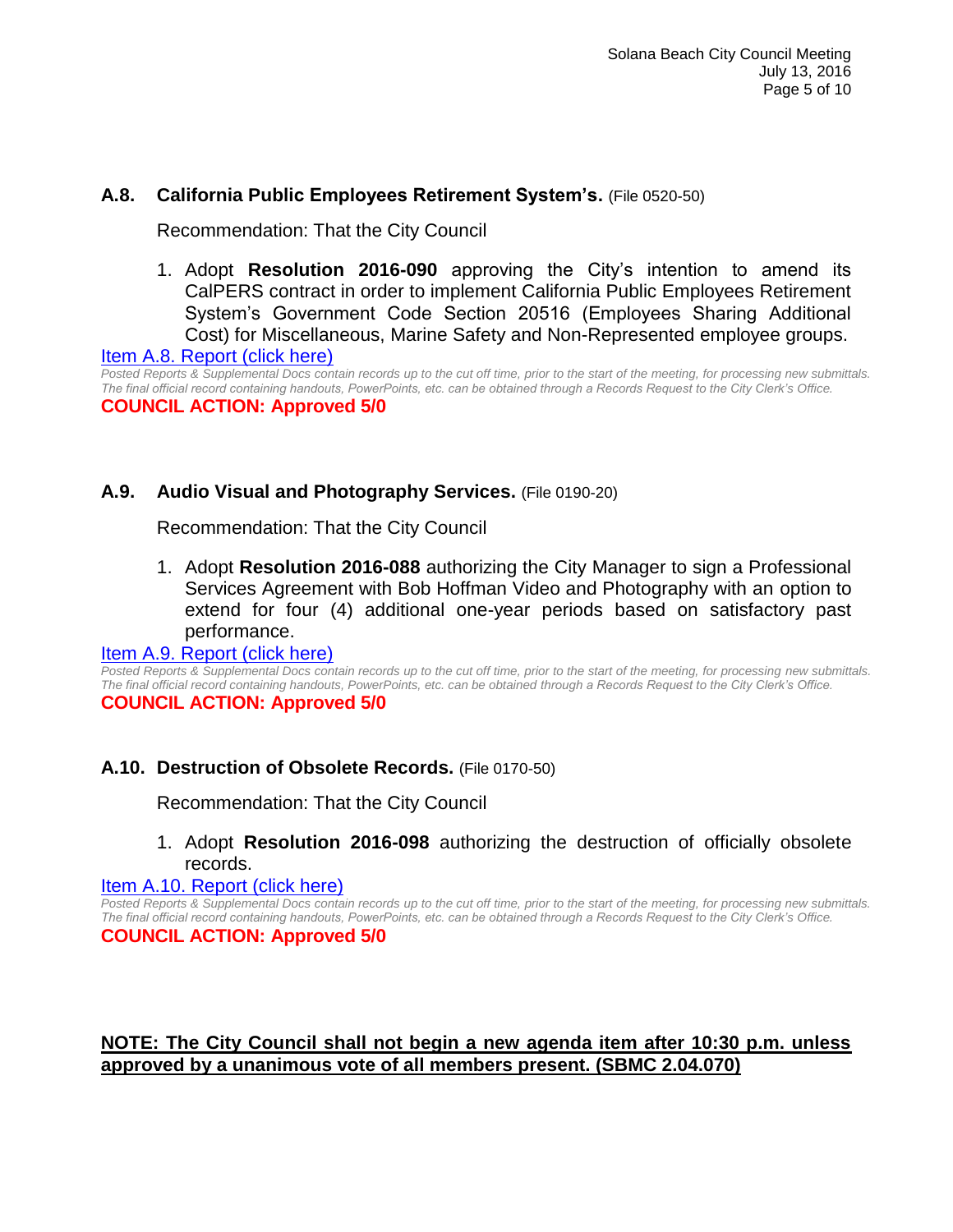# **B. PUBLIC HEARINGS:** (B.1. – B.3.)

This portion of the agenda provides citizens an opportunity to express their views on a specific issue as required by law after proper noticing by submitting a speaker slip (located on the back table) to the City Clerk. After considering all of the evidence, including written materials and oral testimony, the City Council must make a decision supported by findings and the findings must be supported by substantial evidence in the record. An applicant or designees for a private development/business project, for which the public hearing is being held, is allotted a total of fifteen minutes to speak, as per SBMC 2.04.210. A portion of the fifteen minutes may be saved to respond to those who speak in opposition. All other speakers have three minutes each. Please be aware of the timer light on the Council Dais.

#### **B.1. Public Hearing: 412 E. Cliff St., Applicant: Korniczky, Case No: 17-14-22** (File 0600-40)

The proposed project meets the minimum objective requirements under the SBMC, is consistent with the General Plan and may be found, as conditioned, to meet the discretionary findings required as discussed in this report to approve a DRP (Development Review Permit). Therefore, Staff recommends that the City Council:

- 1. Conduct the Public Hearing: Open the Public Hearing, Report Council Disclosures, Receive Public Testimony, Close the Public Hearing.
- 2. Find the project exempt from the California Environmental Quality Act pursuant to Section 15303 of the State CEQA Guidelines; and
- 3. If the City Council makes the requisite findings and approves the project, adopt **Resolution 2016-076** conditionally approving a DRP and an administrative SDP (Structure Development Permit) to demolish the existing structure and construct a new 4,435 square foot single-family residence and a 534 square foot attached garage on property at 412 E. Cliff Street.

[Item B.1. Report \(click here\)](https://solanabeach.govoffice3.com/vertical/Sites/%7B840804C2-F869-4904-9AE3-720581350CE7%7D/uploads/Item_B.1._Report_(click_here)_07-13-16.PDF) 

[B.1. Supplemental Documents -](https://solanabeach.govoffice3.com/vertical/Sites/%7B840804C2-F869-4904-9AE3-720581350CE7%7D/uploads/B.1._Supplemental_Documents_-_R_7-13-16.pdf) R

[B.1. Supplemental Documents 7-13 last update 306pm -](https://solanabeach.govoffice3.com/vertical/Sites/%7B840804C2-F869-4904-9AE3-720581350CE7%7D/uploads/B.1._Supplemental_Documents_7-13_last_updated_306pm_-_R.pdf) R

*Posted Reports & Supplemental Docs contain records up to the cut off time, prior to the start of the meeting, for processing new submittals. The final official record containing handouts, PowerPoints, etc. can be obtained through a Records Request to the City Clerk's Office.*

**COUNCIL ACTION: Approved 4/0/1 to close the public hearing (Recused: Heebner) COUNCIL ACTION: Approved 3/1/1 (Noes: Zahn, Recused: Heebner)**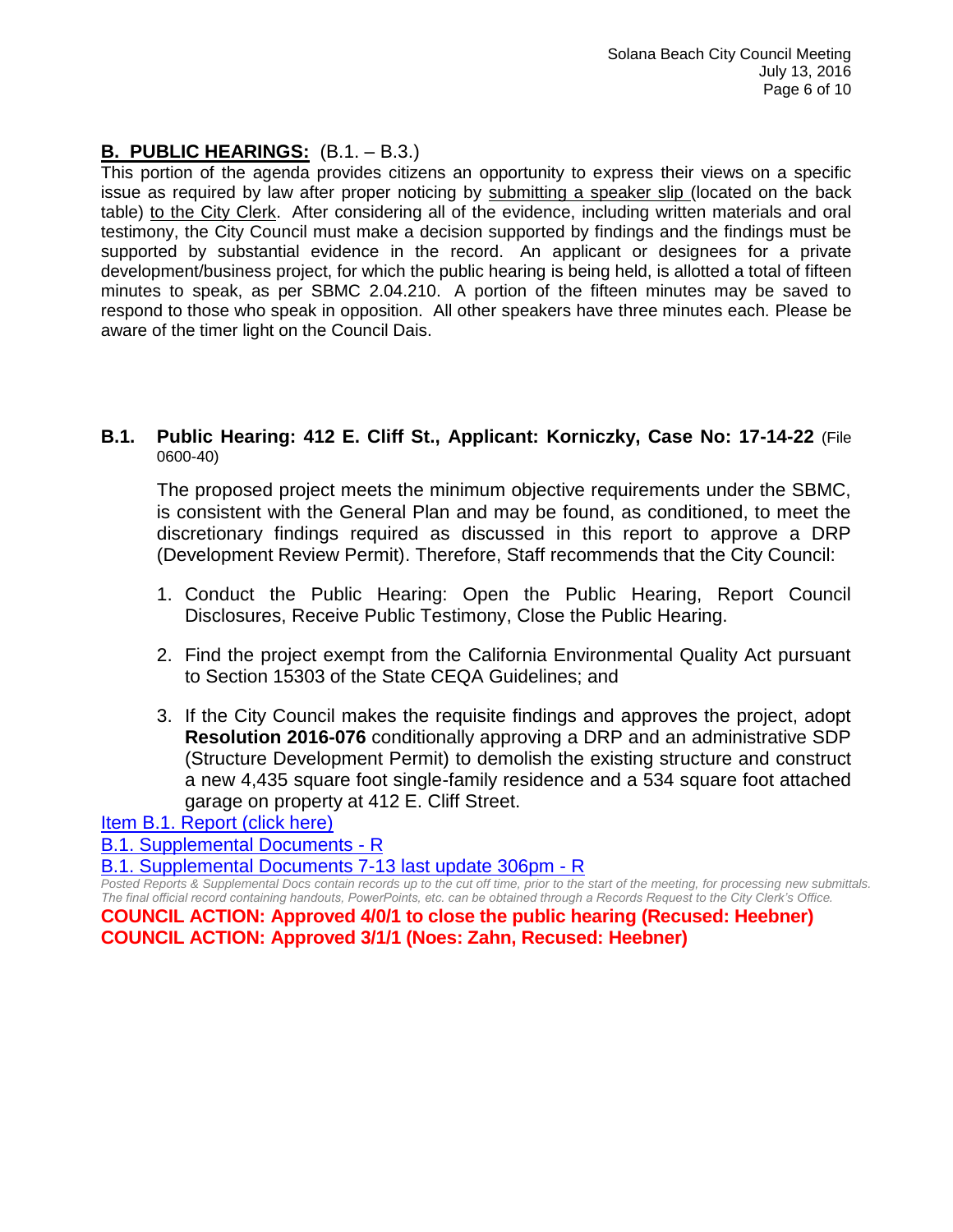#### **B.2. Public Hearing: 243 N. Highway 101, Applicant: Evarts / Distillery 101, Case No: 17-15-38.** (File 0610-60)

The proposed project meets the minimum objective requirements under the SBMC, is consistent with the General Plan and may be found, as conditioned, to meet the discretionary findings required as discussed in this report to approve a DRP (Development Review Permit). Therefore, Staff recommends that the City Council:

- 1. Conduct the Public Hearing: Open the Public Hearing, Report Council Disclosures, Receive Public Testimony, and Close the Public Hearing.
- 2. Find the project exempt from the California Environmental Quality Act pursuant to Section 15301 of the State CEQA Guidelines; and
- 3. If the City Council makes the requisite findings and approves the project, adopt **Resolution 2016-087** conditionally approving a CUP (Conditional Use Permit) for the project to allow for a tenant improvement to combine two existing restaurant tenant spaces and add 155 square feet from an adjacent office tenant space for the use of a restaurant with a bar or cocktail lounge and to allow for the incidental use of four tables and 16 chairs without providing additional parking spaces in a gated patio in front of the proposed tenant space along Highway 101 within The Boardwalk shopping center at 243 N. Highway 101, Solana Beach.

[Item B.2. Report \(click here\)](https://solanabeach.govoffice3.com/vertical/Sites/%7B840804C2-F869-4904-9AE3-720581350CE7%7D/uploads/Item_B.2._Report_(click_here)_07-13-16.PDF)

[B.2. Updated Report #1](https://solanabeach.govoffice3.com/vertical/Sites/%7B840804C2-F869-4904-9AE3-720581350CE7%7D/uploads/B.2._Updated_Report_1_7-13-16.pdf)

- [B.2. Updated Report #2](https://solanabeach.govoffice3.com/vertical/Sites/%7B840804C2-F869-4904-9AE3-720581350CE7%7D/uploads/B.2._Updated_Report_2_7-13-16.pdf)
- [B.2. Supplemental Documents -](https://solanabeach.govoffice3.com/vertical/Sites/%7B840804C2-F869-4904-9AE3-720581350CE7%7D/uploads/B.2._Supplemental_Documents_-_R_7-13-16-R.pdf) R
- [B.2. Supplemental Documents 7-8 last update 1030am -](https://solanabeach.govoffice3.com/vertical/Sites/%7B840804C2-F869-4904-9AE3-720581350CE7%7D/uploads/B.2._Supplemental_Documents_7-8_last_update_1030am_-_R.pdf) R
- [B.2. Supplemental Documents 7-11 last update 930am -](https://solanabeach.govoffice3.com/vertical/Sites/%7B840804C2-F869-4904-9AE3-720581350CE7%7D/uploads/B.2._Supplemental_Documents_7-11_last_update_930am_-_R.pdf) R
- [B.2. Supplemental Documents 7-12 last update 430pm -](https://solanabeach.govoffice3.com/vertical/Sites/%7B840804C2-F869-4904-9AE3-720581350CE7%7D/uploads/B.2._Supplemental_Documents_7-12_last_update_430pm-R.pdf) R
- B.2. Supplemental [Documents 7-13 last update 355pm -](https://solanabeach.govoffice3.com/vertical/Sites/%7B840804C2-F869-4904-9AE3-720581350CE7%7D/uploads/B.2._Supplemental_Documents_7-13_last_update_355pm-R.pdf) R

*Posted Reports & Supplemental Docs contain records up to the cut off time, prior to the start of the meeting, for processing new submittals. The final official record containing handouts, PowerPoints, etc. can be obtained through a Records Request to the City Clerk's Office.* **COUNCIL ACTION: Approved 5/0 to close the public hearing.**

**COUNCIL ACTION: Approved 5/0**

**B.3. Blank – Removed from the agenda.**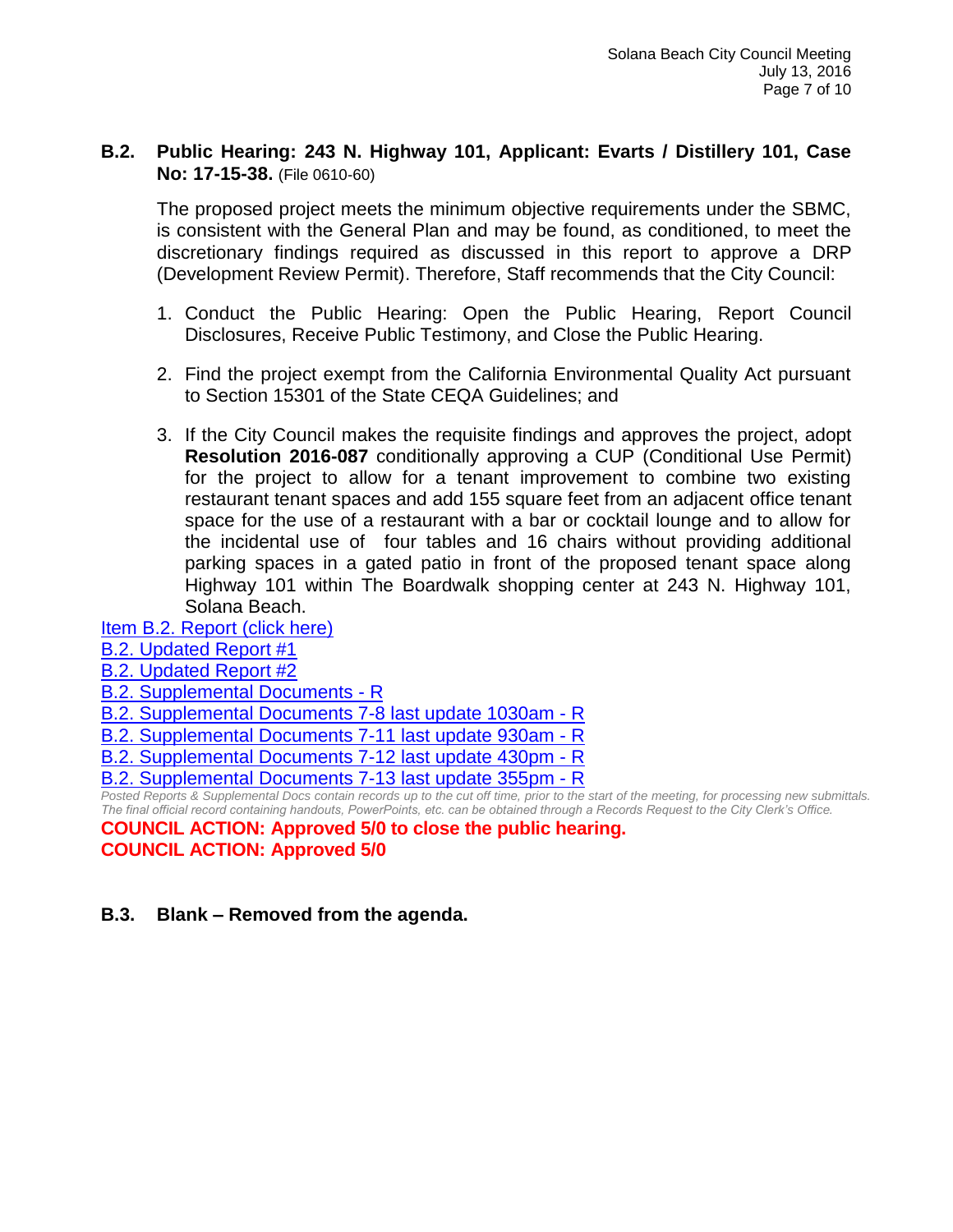# **C. STAFF REPORTS**: (C.1. - C.3.)

*Submit speaker slips to the City Clerk.*

# **C.1. Del Mar Fairgrounds Fiscal Impact Study.** (File 0150-85)

Recommendation: That the City Council

1. Review and discuss the Council and Commission comments and, if desired, direct Staff to prepare a memorandum incorporating their comments to be included as an addendum to the Study.

[Item C.1. Report \(click here\)](https://solanabeach.govoffice3.com/vertical/Sites/%7B840804C2-F869-4904-9AE3-720581350CE7%7D/uploads/Item_C.1._Report_(click_here)_07-13-16.PDF)

#### [C.1. Supplemental Documents](https://solanabeach.govoffice3.com/vertical/Sites/%7B840804C2-F869-4904-9AE3-720581350CE7%7D/uploads/C.1._Supplemental_Documents_.pdf)

*Posted Reports & Supplemental Docs contain records up to the cut off time, prior to the start of the meeting, for processing new submittals. The final official record containing handouts, PowerPoints, etc. can be obtained through a Records Request to the City Clerk's Office.* **COUNCIL ACTION: Approved 5/0**

# **C.2. Adopt (2nd Reading) Ordinance 461 – Retail Pet Sales.** (File 0200-20)

Recommendation: That the City Council

#### 1. Adopt **Ordinance 461** amending Chapter 4 of the Solana Beach Municipal Code regulating the retail sale of dogs, cats and rabbits.

#### [Item C.2. Report \(click here\)](https://solanabeach.govoffice3.com/vertical/Sites/%7B840804C2-F869-4904-9AE3-720581350CE7%7D/uploads/Item_C.2._Report_(click_here)_07-13-16.PDF)

*Posted Reports & Supplemental Docs contain records up to the cut off time, prior to the start of the meeting, for processing new submittals. The final official record containing handouts, PowerPoints, etc. can be obtained through a Records Request to the City Clerk's Office.* **COUNCIL ACTION: Approved 5/0**

#### **C.3. Council Discussion on Designation as a "Welcoming Community".** (File 0230-20)

Recommendation: That the City Council

1. Discuss becoming a "Welcoming Community" and consider **Resolution 2016- 084**.

[Item C.3. Report \(click here\)](https://solanabeach.govoffice3.com/vertical/Sites/%7B840804C2-F869-4904-9AE3-720581350CE7%7D/uploads/Item_C.3._Report_(click_here)_07-13-16.PDF)

[C.3. Supplemental Documents -](https://solanabeach.govoffice3.com/vertical/Sites/%7B840804C2-F869-4904-9AE3-720581350CE7%7D/uploads/C.3._Supplemental_Documents_-_R.pdf) R

[C.3. Supplemental Documents 7-12 last update 430pm](https://solanabeach.govoffice3.com/vertical/Sites/%7B840804C2-F869-4904-9AE3-720581350CE7%7D/uploads/C.3._Supplemental_Documents_7-12_last_update_430pm_-_R.pdf)

[C.3. Supplemental Documents 7-13 last update 405pm -](https://solanabeach.govoffice3.com/vertical/Sites/%7B840804C2-F869-4904-9AE3-720581350CE7%7D/uploads/C.3._Supplemental_Documents_7-13_last_update_405pm.pdf) R

*Posted Reports & Supplemental Docs contain records up to the cut off time, prior to the start of the meeting, for processing new submittals. The final official record containing handouts, PowerPoints, etc. can be obtained through a Records Request to the City Clerk's Office.* **COUNCIL ACTION: Approved 5/0**

# **WORKPLAN COMMENTS:**

*Adopted June 8, 2016*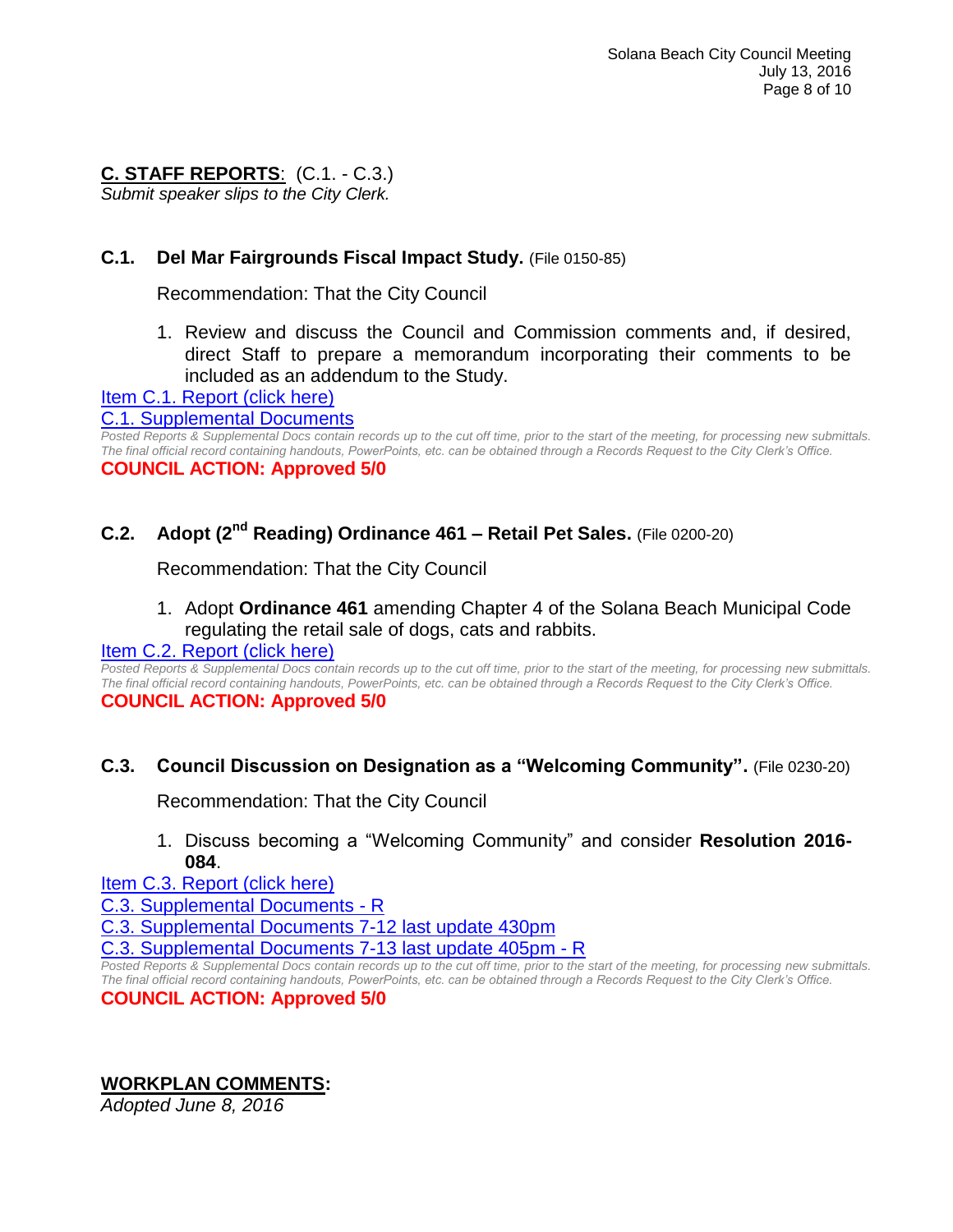# **COMPENSATION & REIMBURSEMENT DISCLOSURE:**

GC: Article 2.3. Compensation: 53232.3. (a) Reimbursable expenses shall include, but not be limited to, meals, lodging, and travel. 53232.3 (d) Members of a legislative body shall provide brief reports on meetings attended at the expense of the local agency at the next regular meeting of the legislative body.

### **COUNCIL COMMITTEE REPORTS:**

#### **Regional Committees: (outside agencies, appointed by this Council)**

- a. City Selection Committee (meets twice a year) Nichols, Zahn (alternate).
- b. County Service Area 17 Zahn, Marshall (alternate).
- c. Escondido Creek Watershed Authority Marshall/Staff (no alternate).
- d. League of Ca. Cities' San Diego County Executive Committee Nichols, Zahn (alternate) and any subcommittees.
- e. League of Ca. Cities' Local Legislative Committee Nichols, Zahn (alternate).
- f. League of Ca. Cities' Coastal Cities Issues Group (CCIG) Nichols, Heebner (alternate).
- g. North County Dispatch JPA Zahn, Nichols (alternate).
- h. North County Transit District Nichols, Heebner  $(1<sup>st</sup>$  alternate)
- i. Regional Solid Waste Association (RSWA) Nichols, Zahn (alternate).
- j. SANDAG Heebner (Primary), Nichols (1<sup>st</sup> alternate), Zito (2<sup>nd</sup> alternate) and any subcommittees.
- k. SANDAG Shoreline Preservation Committee Nichols, Heebner (alternate).
- l. San Dieguito River Valley JPA Zito, Zahn (alternate).
- m. San Elijo JPA Marshall, Zito (both primary members) (no alternates).
- n. 22<sup>nd</sup> Agricultural District Association Community Relations Committee Heebner, Nichols.

#### **Standing Committees: (All Primary Members)** *(Permanent Committees)*

- a. Business Liaison Committee Zito, Zahn.
- b. Highway 101 / Cedros Ave. Development Committee Heebner, Nichols.
- c. I-5 Construction Committee Heebner, Zito.
- d. Parks and Recreation Committee Heebner, Nichols.
- e. Public Arts Committee Nichols, Zito.
- f. School Relations Committee Marshall, Zahn.

# **ADJOURN:**

#### **AFFIDAVIT OF POSTING**

*STATE OF CALIFORNIA COUNTY OF SAN DIEGO CITY OF SOLANA BEACH* 

I, Angela Ivey, City Clerk of the City of Solana Beach, do hereby certify that this Agenda for the July 13, 2016 Council Meeting was called by City Council, Successor Agency to the Redevelopment Agency, Public Financing Authority, and the Housing Authority of the City of Solana Beach, California, was provided and posted on July 7, 2016 at 10:45 a.m. on the City Bulletin Board at the entrance to the City Council Chambers. Said meeting is held at 6:00 p.m., July 13, 2016, in the Council Chambers, at City Hall, 635 S. Highway 101, Solana Beach, California.

Angela Ivey, City Clerk City of Solana Beach, CA